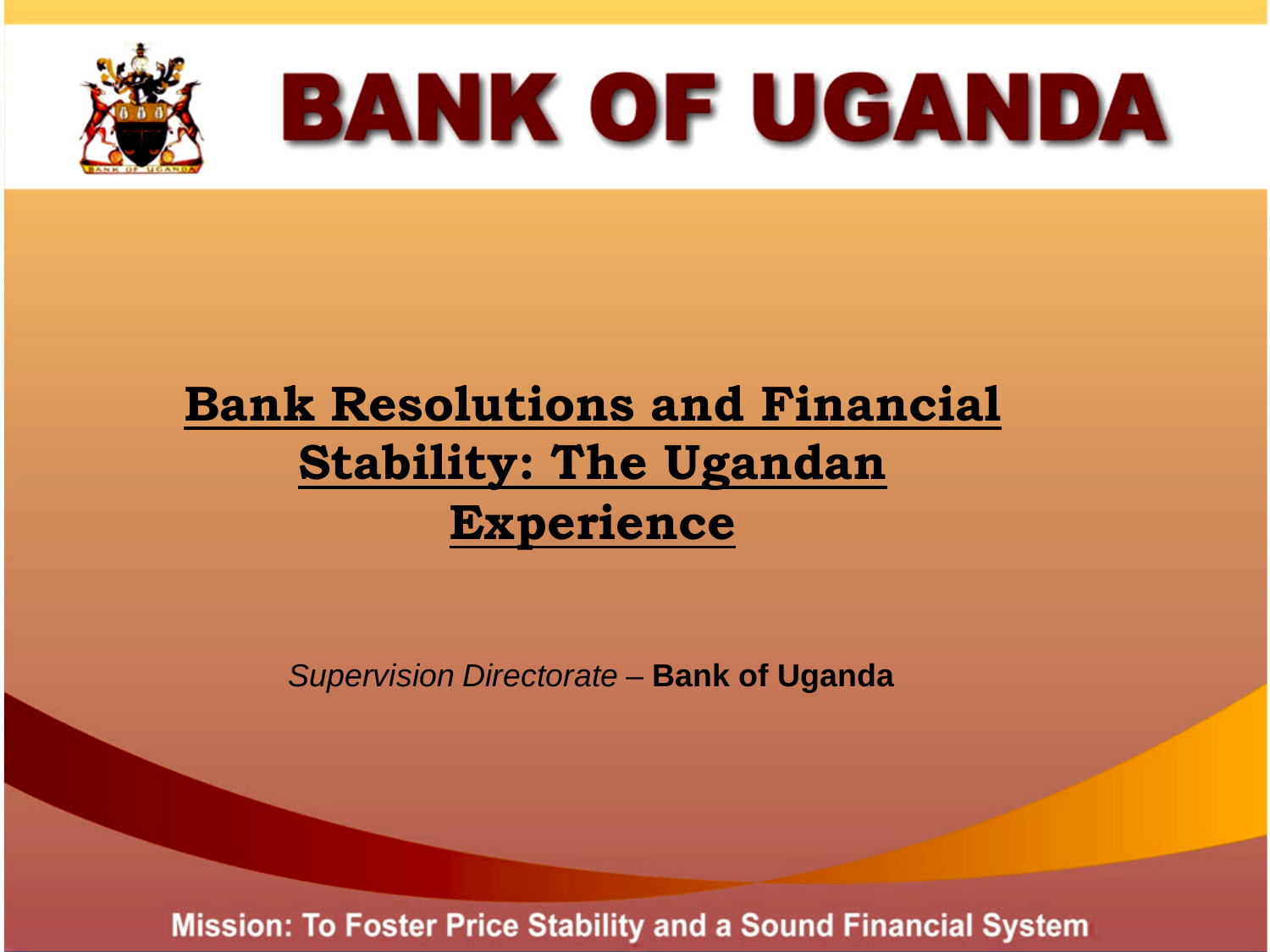

## **Presentation Outline**

#### **Introduction**

- **Bank Resolution Cycle**
- **Resolution Decision**
- **Bank Resolution framework in Uganda**
- **Resolution Experience in Uganda**
- **Impact on Financial Stability**
- **Enablers**
- **Lessons learned**

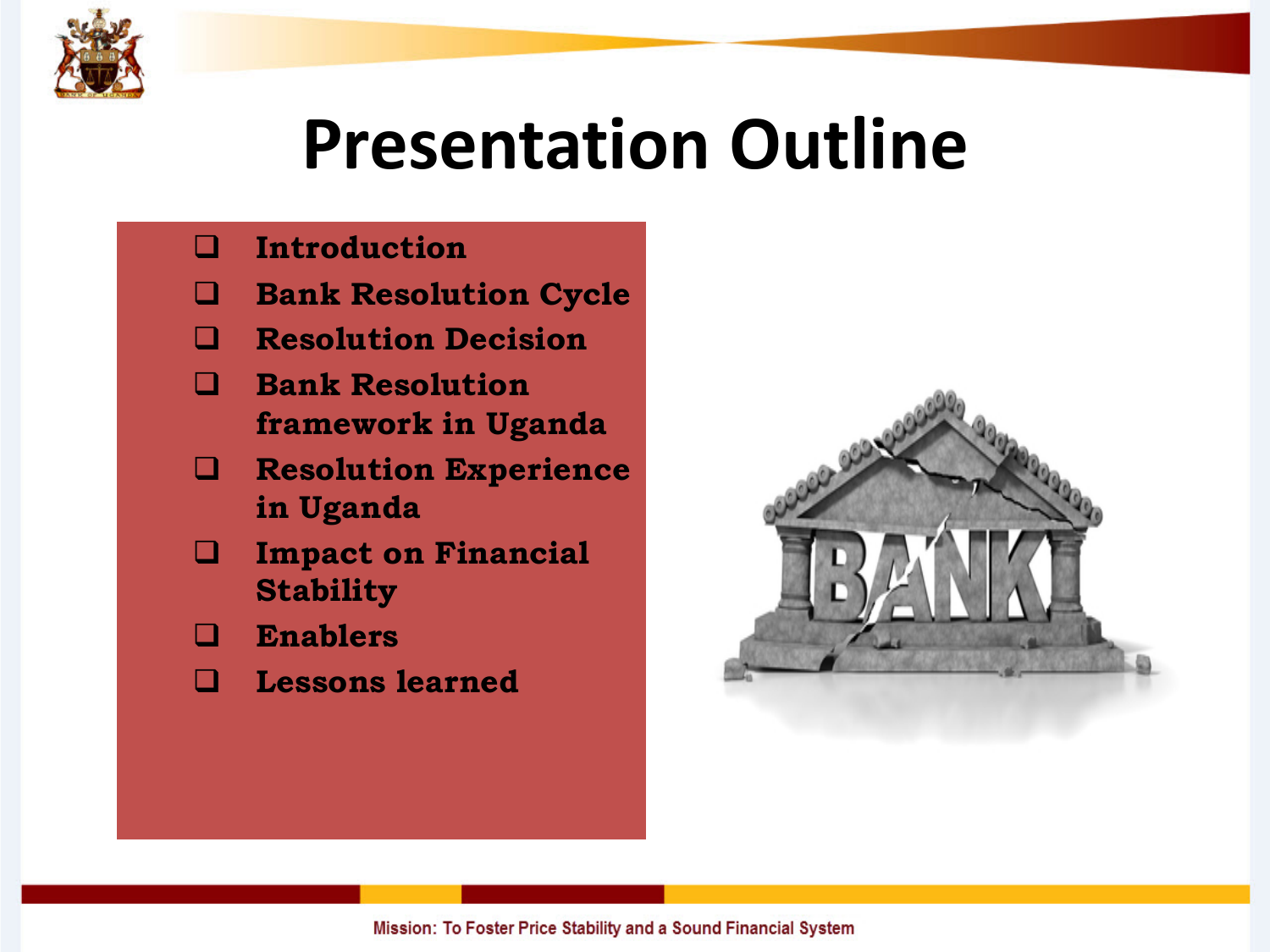

### **Introduction**

Effective resolution regime - orderly resolution without **severe systemic disruption** or exposing depositors to the risk of loss (*FSB Key Attributes of Resolution Regimes…)*

- 1. Scope
- 2. Resolution Authority
- 3. Resolution Powers
- 4. Set-off, netting, collateralization, segregation of client assets
- 5. Safeguards
- 6. Funding of firms in Resolution
- 7. Legal framework conditions for cross border cooperation
- 8. Crisis management groups
- 9. Institution specific cross border cooperation Agreements
- 10.Resolvability Assessments
- 11.Recovery and Resolution Planning
- 12.Access to Information sharing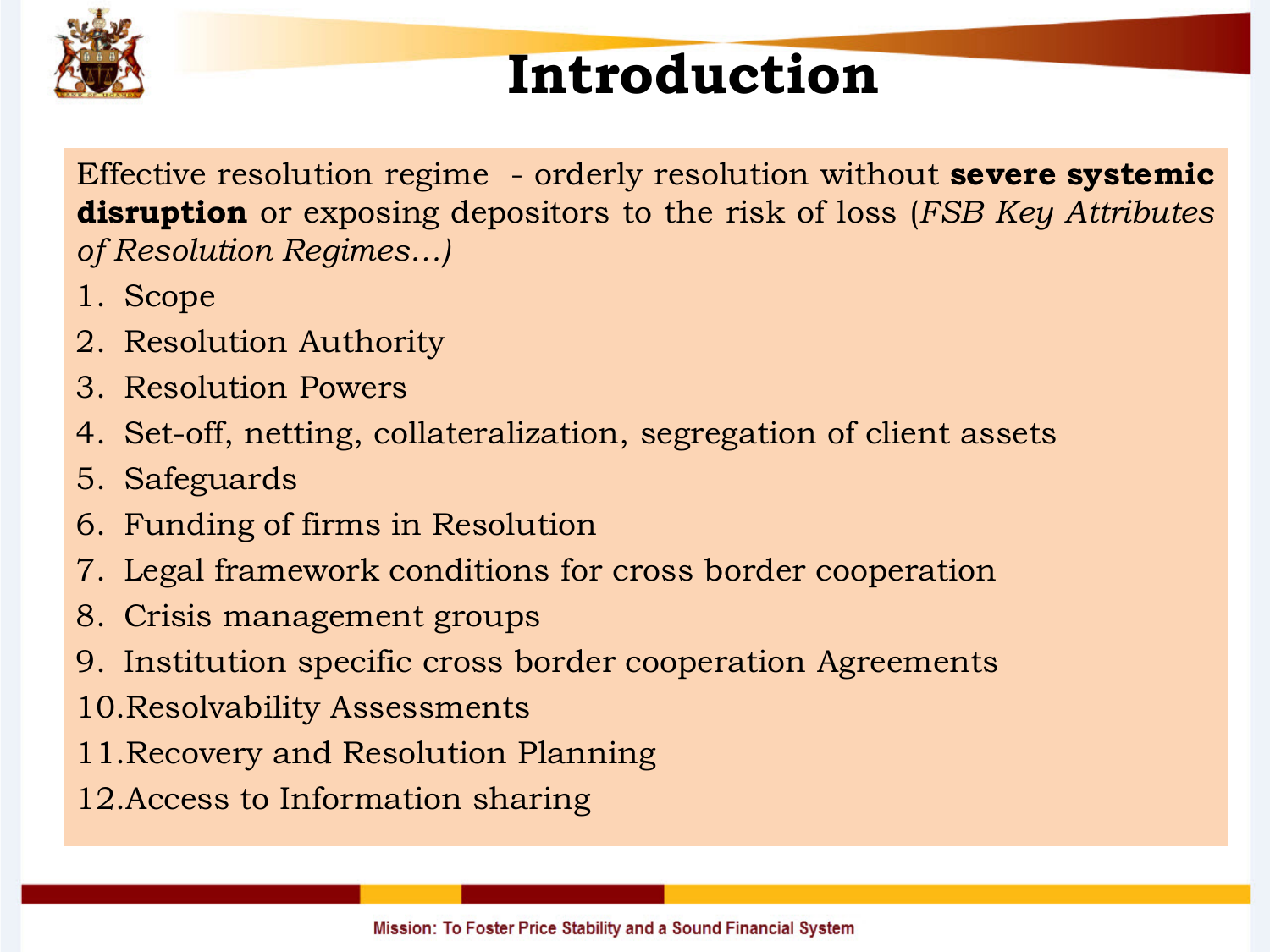

### *Bank Resolution Cycle*

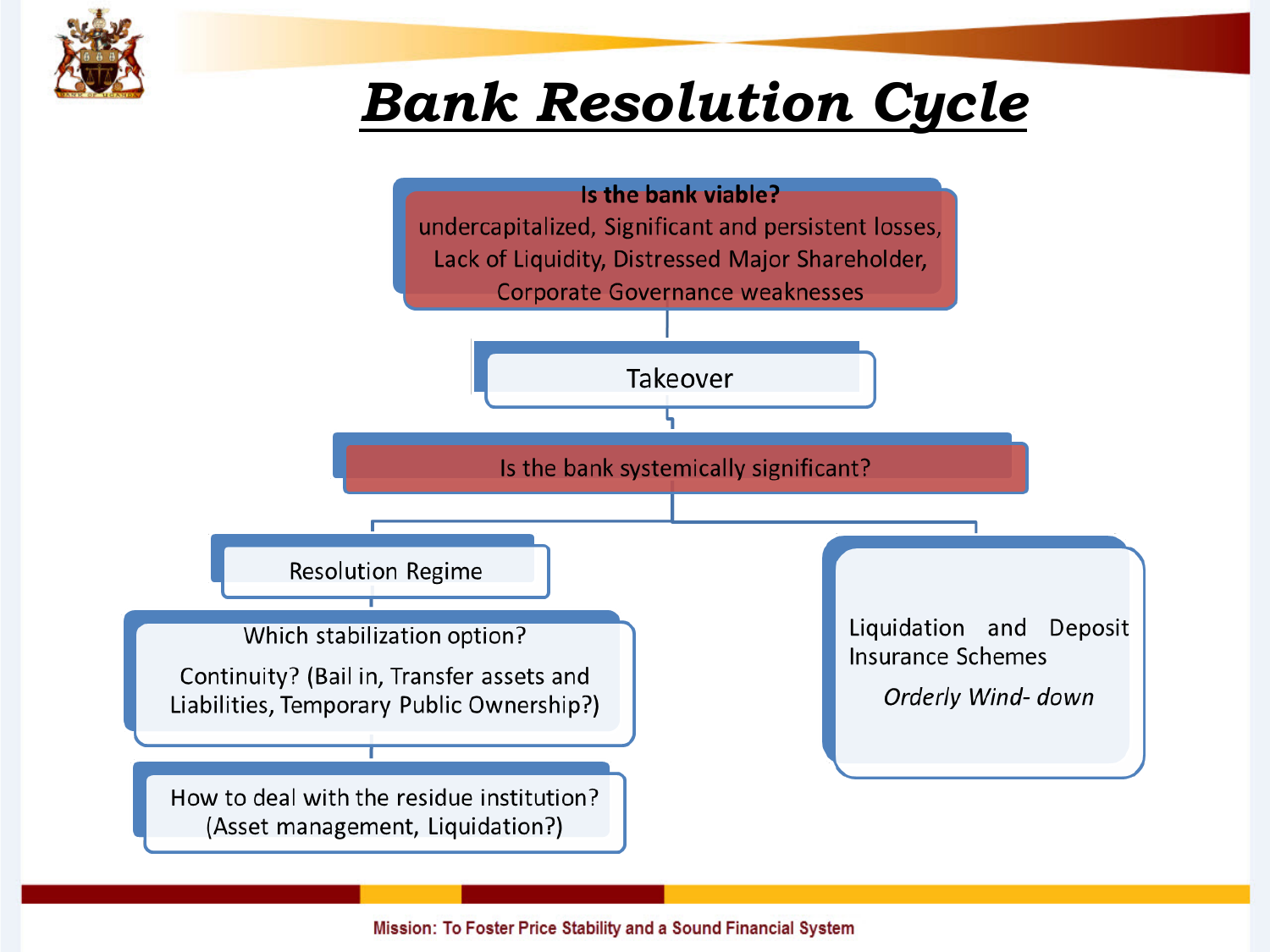

## Bank resolution Decision…

### **Objectives**

-Continuity of **Critical Functions** -Avoid Contagion -Financial Stability -Market Discipline -Minimal usage of **Public Funds** 

-Safeguard Depositors & **Covered Investors** 

#### **Triggers**

-Failing or Likely to Fail?

-No alternative private solution is feasible to avoid failure

-Resolution is in **Public Interest** 

#### Principles

-Covered depositors fully protected

-"Par condicio creditorum" ie Equal treatment of **Creditors** 

-Replace Management & **Directors** 

-Resolution burden shared with **Shareholders** 

Mission: To Foster Price Stability and a Sound Financial System

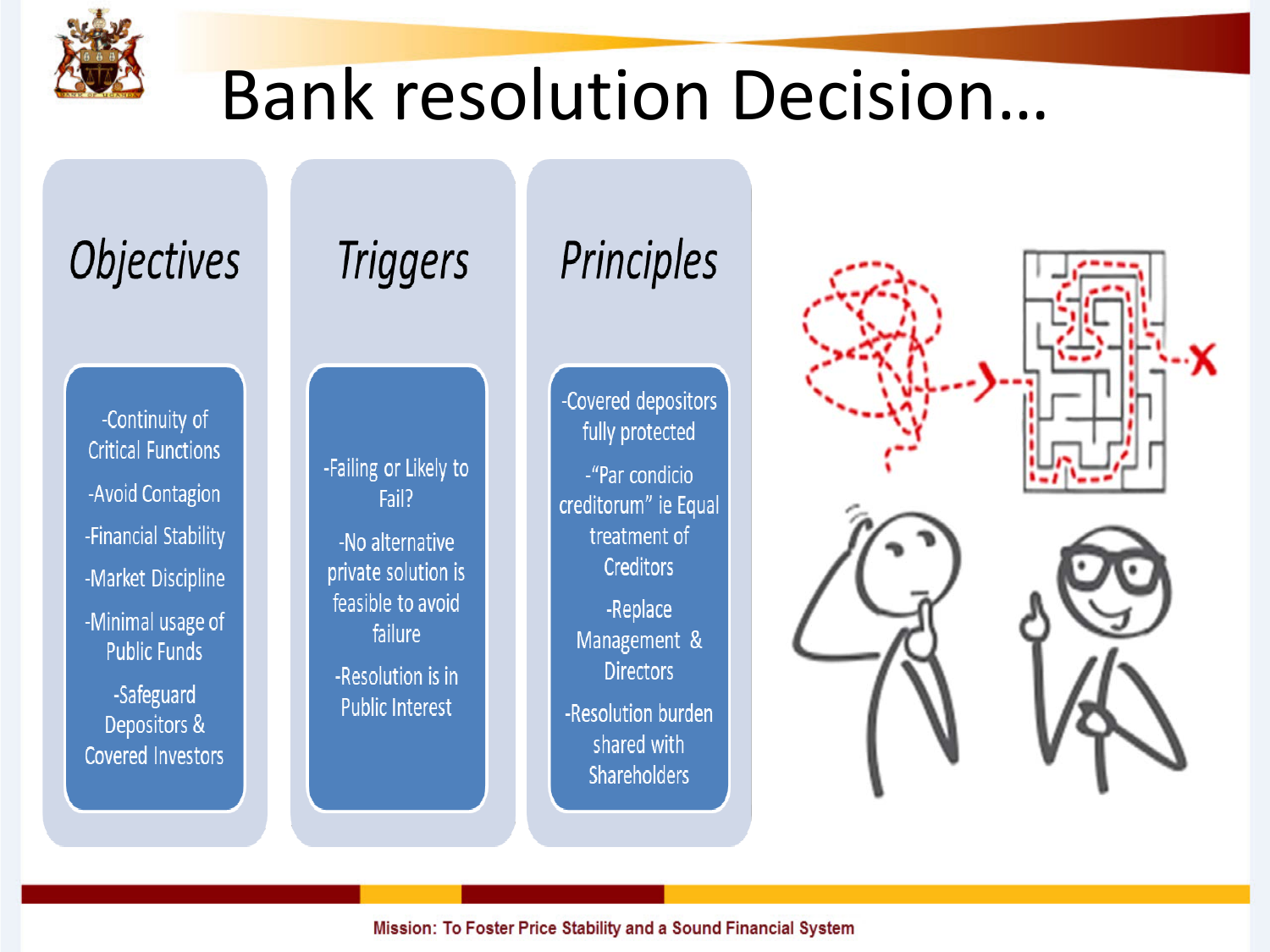

#### *Bank Resolution framework in Uganda*

- Legal *Financial Institutions Act, 2004.*
- Risk & problem Identification *Risk Based Supervision Manual and supervisory cycle*
- ❖ Information Sharing with Peers *Memorandum of Understandings*
- Communication strategy & Confidentiality – *Code of conduct*
- A sound and comprehensive framework for bank resolution – **Problem SFI Resolution Guidelines** *(under development)*
- Sufficient resources *Human and Financial Resources*

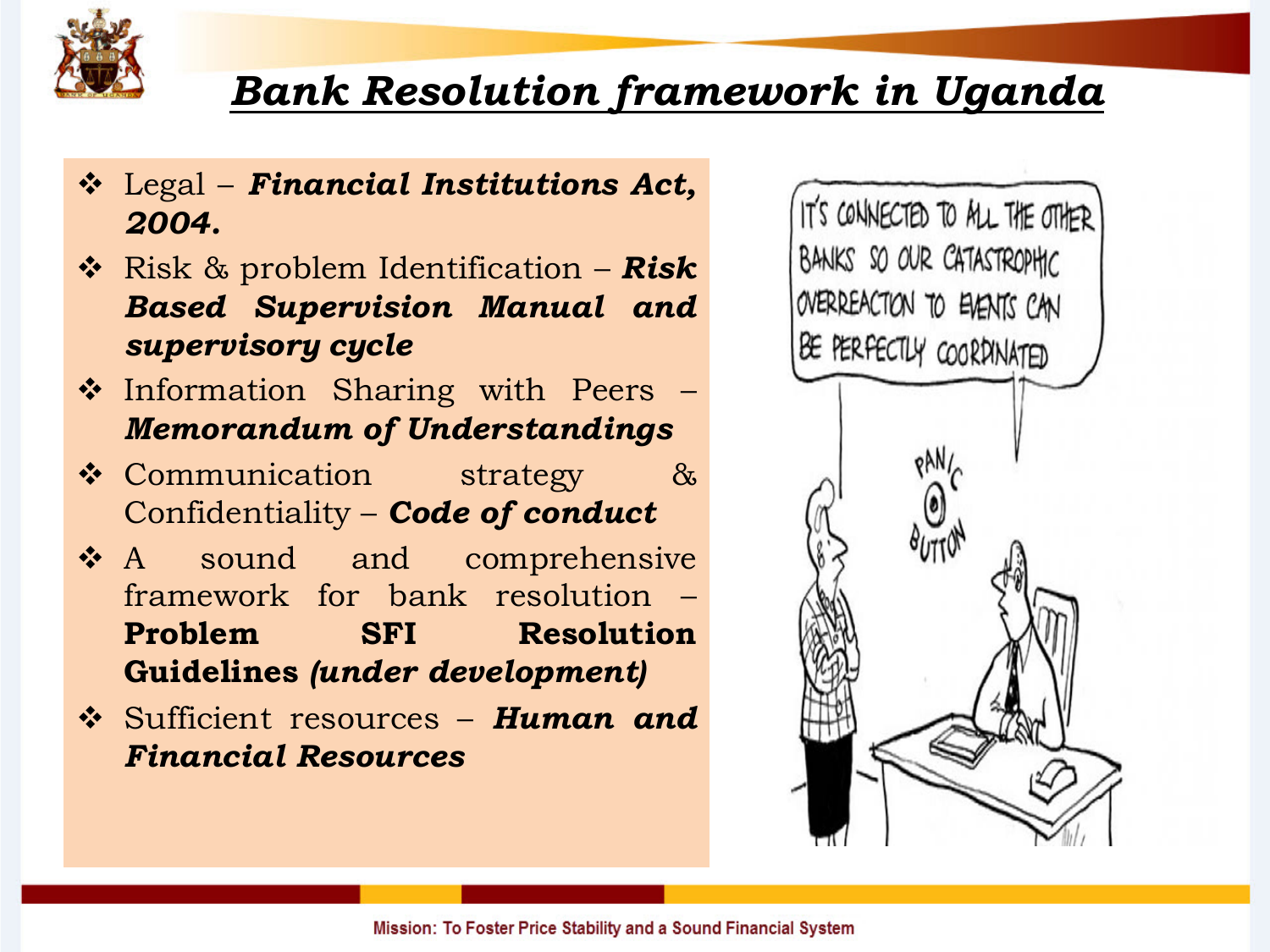

#### **Resolution Experience**

| <b>Bank</b>   | <b>Resolution</b><br>date | <b>Triggers</b>                                                                                                          | <b>Resolution type / Process</b>                                                                                                                                                                                                                                                                                                                                                                                                                                   | <b>Challenges</b>                                                                                                                                                                                                                                                                                                                                                                                                                        |
|---------------|---------------------------|--------------------------------------------------------------------------------------------------------------------------|--------------------------------------------------------------------------------------------------------------------------------------------------------------------------------------------------------------------------------------------------------------------------------------------------------------------------------------------------------------------------------------------------------------------------------------------------------------------|------------------------------------------------------------------------------------------------------------------------------------------------------------------------------------------------------------------------------------------------------------------------------------------------------------------------------------------------------------------------------------------------------------------------------------------|
| Crane<br>Bank | October 20,<br>2016       | • Significant<br>Undercapitalization<br>• Insolvency<br>• Failure to recapitalize<br>within<br>specified<br>a<br>period. | • BOU takeover of Management &<br><b>Board</b><br>• Statutory Management (Oct 2016-<br>Jan 2017) with Liquidity Support<br>• Conduct of Forensic Audit<br>• Receivership in January 2017<br>• Purchase of Assets & Assumption of<br>Liabilities<br>• Confidential Settlement & Release<br>Agreement (CSRA) with "key"<br>shareholder<br>• Residual Assets & Liabilities with<br><b>BOU</b> as Receiver<br>• Filing of HCCS 493 of 2017<br>• Receivership on-going. | • Procedural mistakes<br>(during)<br>statutory<br>management<br>$\infty$<br>receivership)<br>• Failed<br>implementation<br><sub>of</sub><br>the CSRA<br>• Drawn out Court<br><b>HCCS</b><br>processes,<br>493 of 2017 & now<br>Misc Appl. 320 of<br>2019 ruling, that is<br>under Appeal.<br>• Parliamentary probe<br>led<br>to<br>resource<br>diversion<br>• Incomplete Records<br>Documentation<br>$\delta s$<br>for liquidity Support |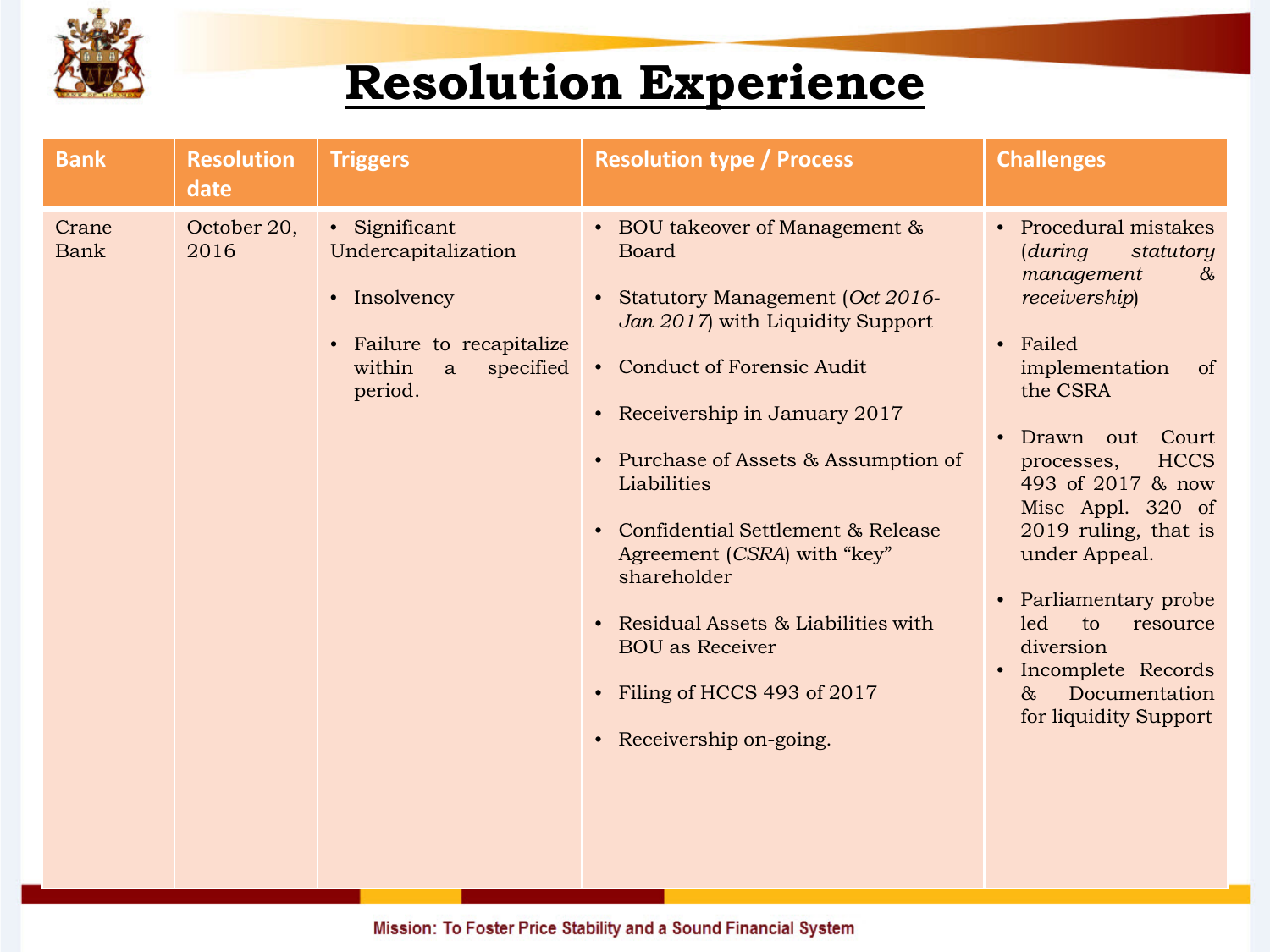

#### **Resolution Experience in Uganda**

| <b>Bank</b>                        | <b>Resolution date</b> | <b>Triggers</b>                                                                                                                                                                                                                                                                                                          | <b>Resolution type</b>                                                                                                                                                                                                        | <b>Challenges</b>                                                                                                                                                                                                                        |
|------------------------------------|------------------------|--------------------------------------------------------------------------------------------------------------------------------------------------------------------------------------------------------------------------------------------------------------------------------------------------------------------------|-------------------------------------------------------------------------------------------------------------------------------------------------------------------------------------------------------------------------------|------------------------------------------------------------------------------------------------------------------------------------------------------------------------------------------------------------------------------------------|
| <b>Global Trust Bank</b>           | July 25, 2014          | • Accumulated<br>losses<br>reflecting inability to<br>capital<br>grow<br>organically<br>• Shareholder<br>fatigue<br>capital<br>from repeated<br>calls<br>• Serious<br>regulatory<br>related<br>to<br>concerns<br>$\alpha$<br>Governance<br>Management                                                                    | Statutory take over<br>& closure by Bank of<br>Uganda<br>Purchase of Assets &<br>Assumption of<br><b>Liabilities Agreement</b><br>Liquidation (from<br>closure to-date)                                                       | • Numerous legal<br>suits against Bank<br>Declining<br>$\bullet$<br>performance of<br>"Assets in Escrow"                                                                                                                                 |
| National<br>Bank<br>of<br>Commerce | Sept. 27, 2012         | disputes<br>• Shareholder<br>ownership<br>that<br>on<br>resulted<br>Court<br>in<br>Action.<br>• Loss making for two<br>consecutive years led a<br>$2^{nd}$<br>erosion<br>of<br>Regulatory Capital in<br>less than 12 months.<br>• Serious<br>regulatory<br>related<br>to<br>concerns<br>$\&$<br>Governance<br>Management | Interim Management<br>oversight<br>Statutory take over<br>& closure by Bank of<br>Uganda<br>Purchase of Assets &<br>Assumption of<br>Liabilities Agreement<br>Liquidation (from<br>closure to-date) but<br>never implemented. | • Injunction against<br>Liquidation process<br>• Long court process<br>• Purchasing Bank,<br>subsequently sold<br>under $P$ & $A -$<br>Incomplete records<br>of "Assets in<br>Escrow"<br>• "Asset wasting"<br>with low<br>recoverability |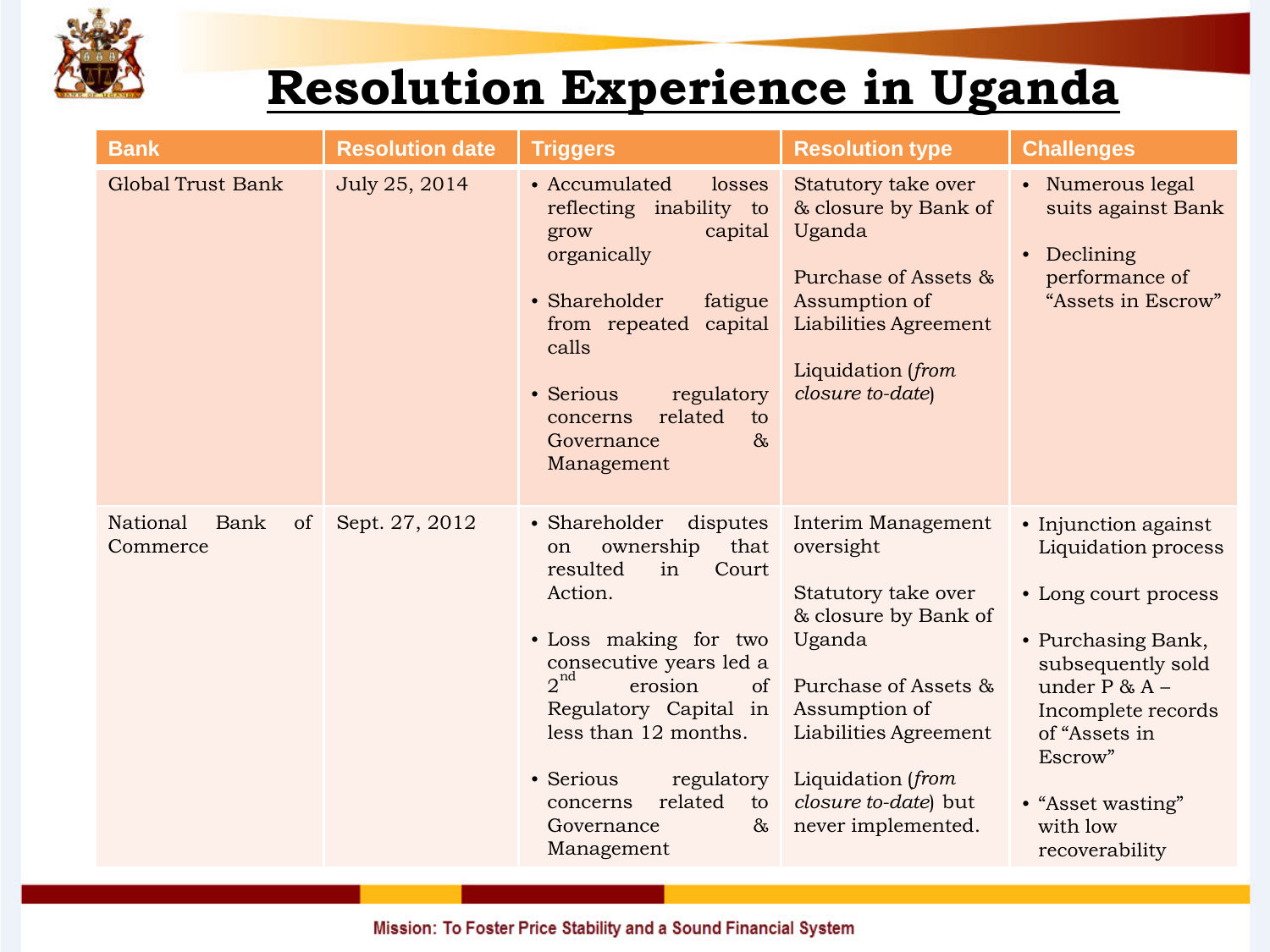

#### **Impact on Financial Stability**

- Critical success factor for resolution option - financial stability especially contagion
- Preferred resolution approach Purchase of Assets & Assumption of some of the liabilities
- Over the period June 2012 June 2019, total assets of commercial banks grew by 110.4 percent to USh.30.3 trillion in June 2019.
	- **Gross loans & advances** grew by 88.9 percent to USh.13.6 trillion
	- **Customer deposits** grew by 115.5 percent to USh.20.9 trillion growth.

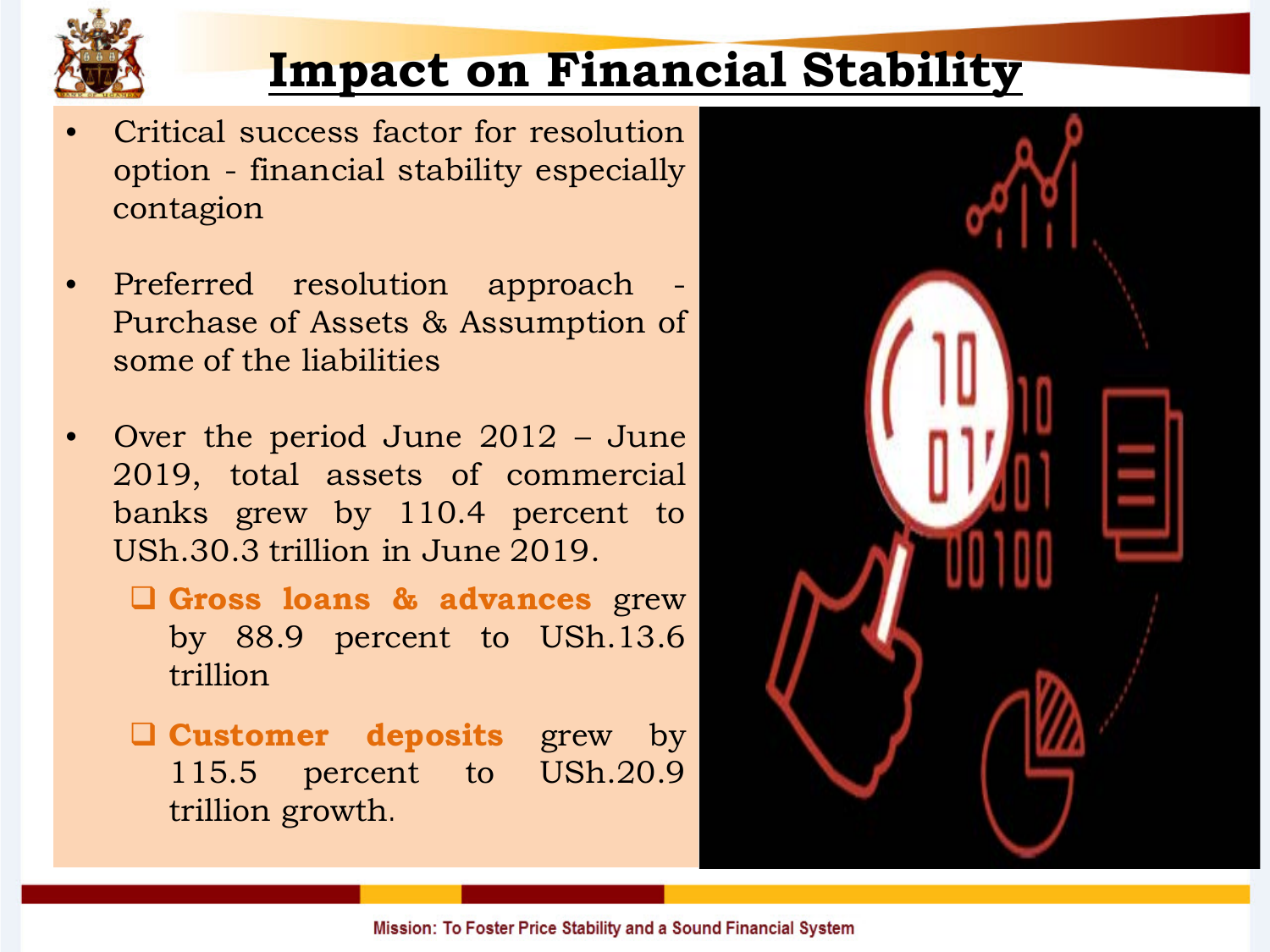

### **Impact on Financial Stability**

#### **Table 1: Financial Soundness Indicators**

|                                   | $Jun-12$ | Jun-13 | <b>Jun-14</b> | Jun-15 | $Jun-16$ | <b>Jun-17</b> | <b>Jun-18</b> | Jun-19 |
|-----------------------------------|----------|--------|---------------|--------|----------|---------------|---------------|--------|
| <b>Capital Adequacy</b>           |          |        |               |        |          |               |               |        |
|                                   |          |        |               |        |          |               |               |        |
| Core Capital (USh. Trillion)      | 1.9      | 2.2    | 2.5           | 2.7    | 3.0      | 3.5           | 3.8           | 4.3    |
| Core capital/RWA (%)              | 18.3     | 21.3   | 20.3          | 18.8   | 19.0     | 21.4          | 19.7          | 19.6   |
| Total capital/RWA (%)             | 20.7     | 24.3   | 22.8          | 21.2   | 21.7     | 23.6          | 21.8          | 21.3   |
| <b>Asset quality</b>              |          |        |               |        |          |               |               |        |
| Gross Loans & Advances (USh.      |          |        |               |        |          |               |               |        |
| Trillion)                         | 7.2      | 7.7    | 8.8           | 10.5   | 10.9     | 11.0          | 12.2          | 13.6   |
| NPLs to total gross loans (%)     | 3.9      | 4.0    | 5.8           | 4.0    | 8.3      | 6.2           | 4.4           | 3.8    |
| Earnings & profitability<br>(YoY) |          |        |               |        |          |               |               |        |
| Return on assets (%)              | 4.4      | 3.3    | 2.1           | 2.8    | 2.2      | 2.2           | 2.8           | 2.9    |
| Return on equity (%)              | 29.5     | 20.3   | 12.8          | 17.7   | 13.8     | 11.9          | 16.7          | 16.1   |
| Liquidity                         |          |        |               |        |          |               |               |        |
| Customer Deposits (Ush. Trillion) | 9.7      | 10.4   | 12.4          | 4.5    | 15.5     | 17.1          | 19.3          | 20.9   |
| Liquid assets/ Total deposits (%) | 38.9     | 41.1   | 46.0          | 46.4   | 43.4     | 50.1          | 46.6          | 45.5   |

*The recent bank resolutions have not raised financial stability concerns as the credit quality has remained satisfactory, and banks in Uganda continue to hold adequate capital and liquidity buffers.*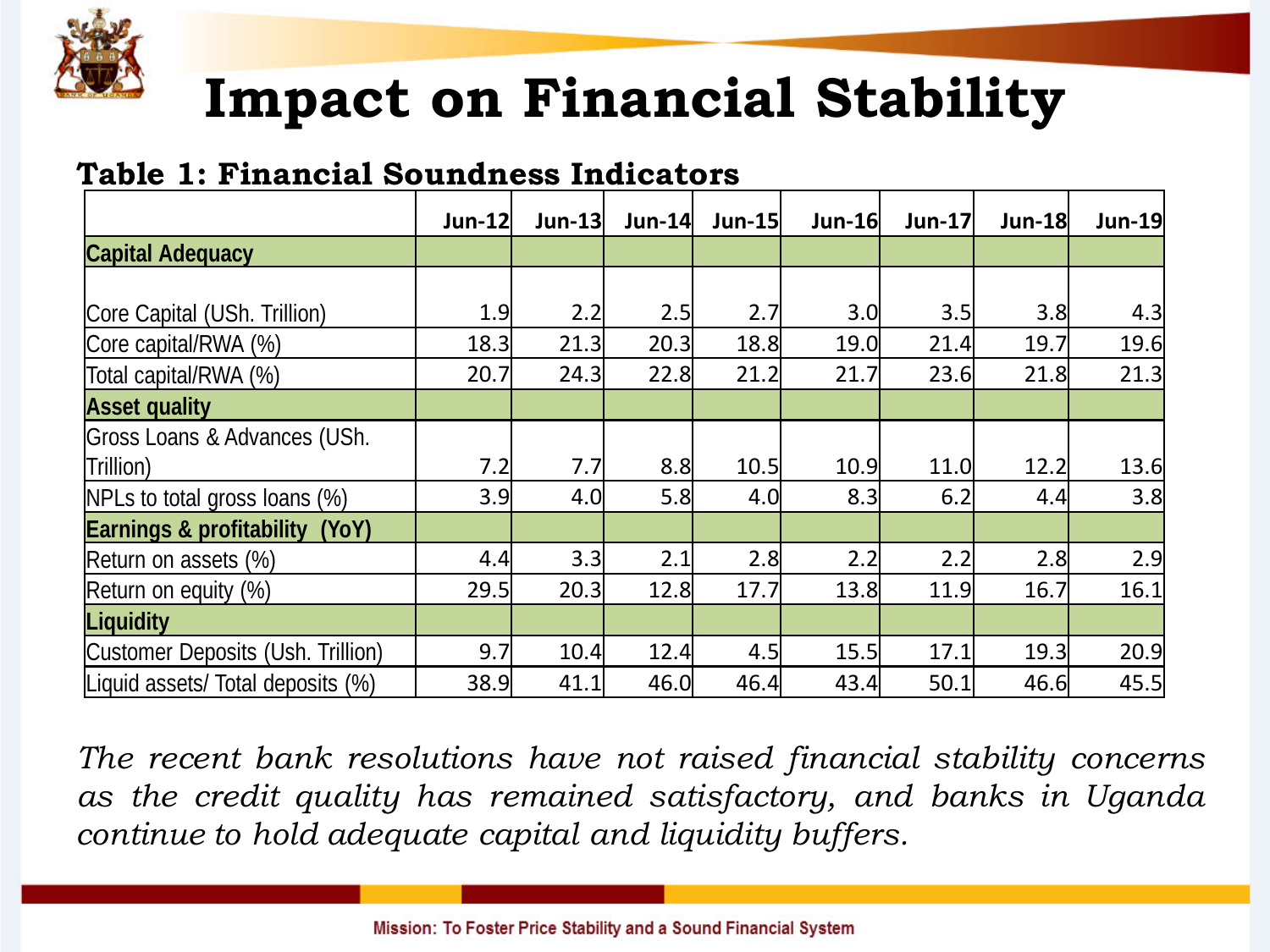

## **Enablers (1)**

- Distressed FI resolution guided by least disruption to wider Financial Sector.
- Ring fence Subsidiary operations from its parent. (*subsidiary vs branches licensing model*)
- Information Sharing channels & common Supervision protocols between peer regulators – Effective crossborder bank resolution.
- Multi stakeholder involvement central bank, deposit insurer and Ministry of Finance (or treasury).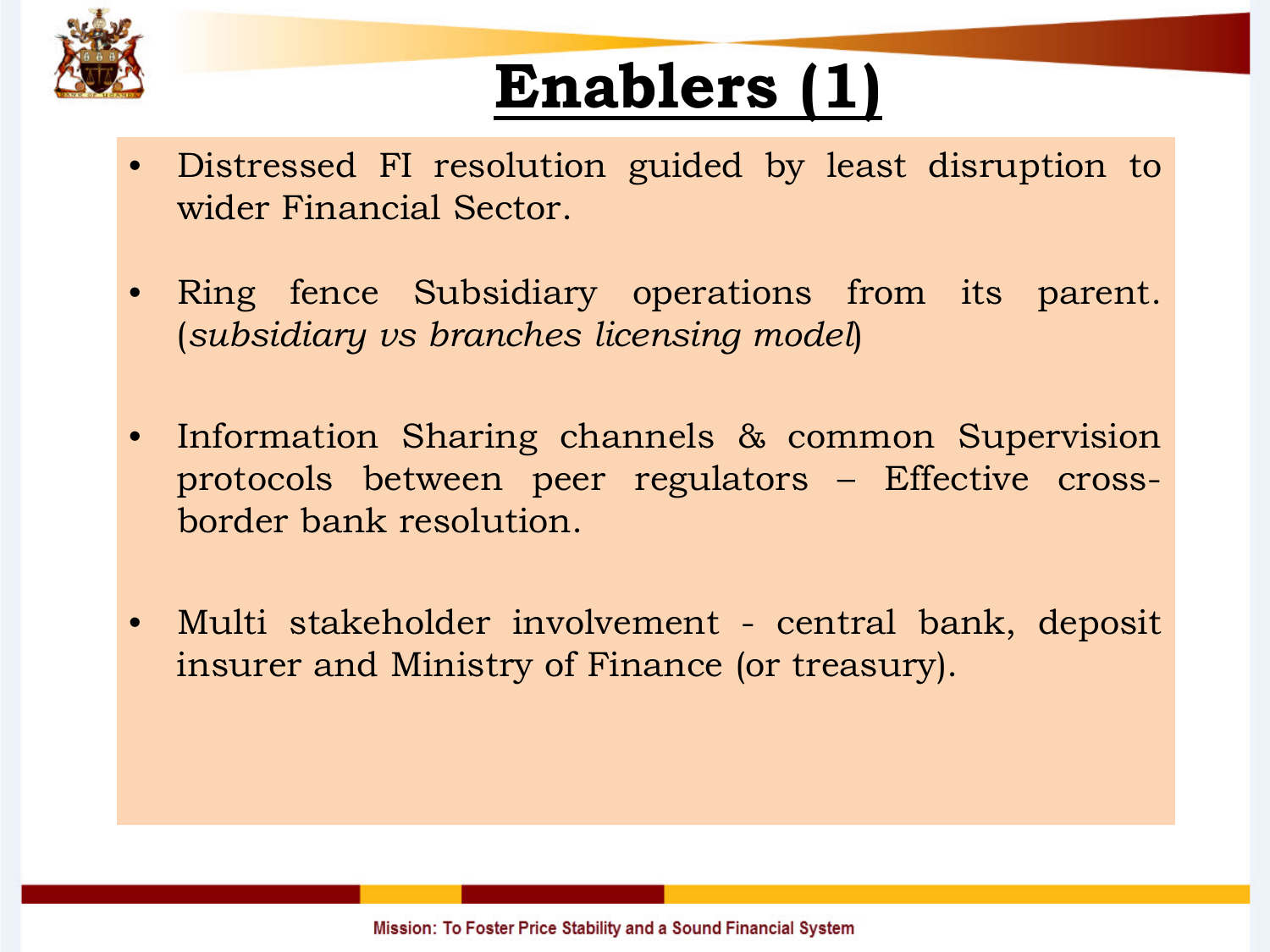

## **Enablers (2)**

- Regular Legislative reform & review of regulatory and supervisory practices needed to strengthen bank resolution frameworks.
- Ready access to regularly maintained institutional profiles & data for timely decision making
- Process confidentiality, Maintain focus on FI resolution & prompt and relevant response to the media.
- Effective management of expectations & minimizing uncertainty - employees of the resolved institution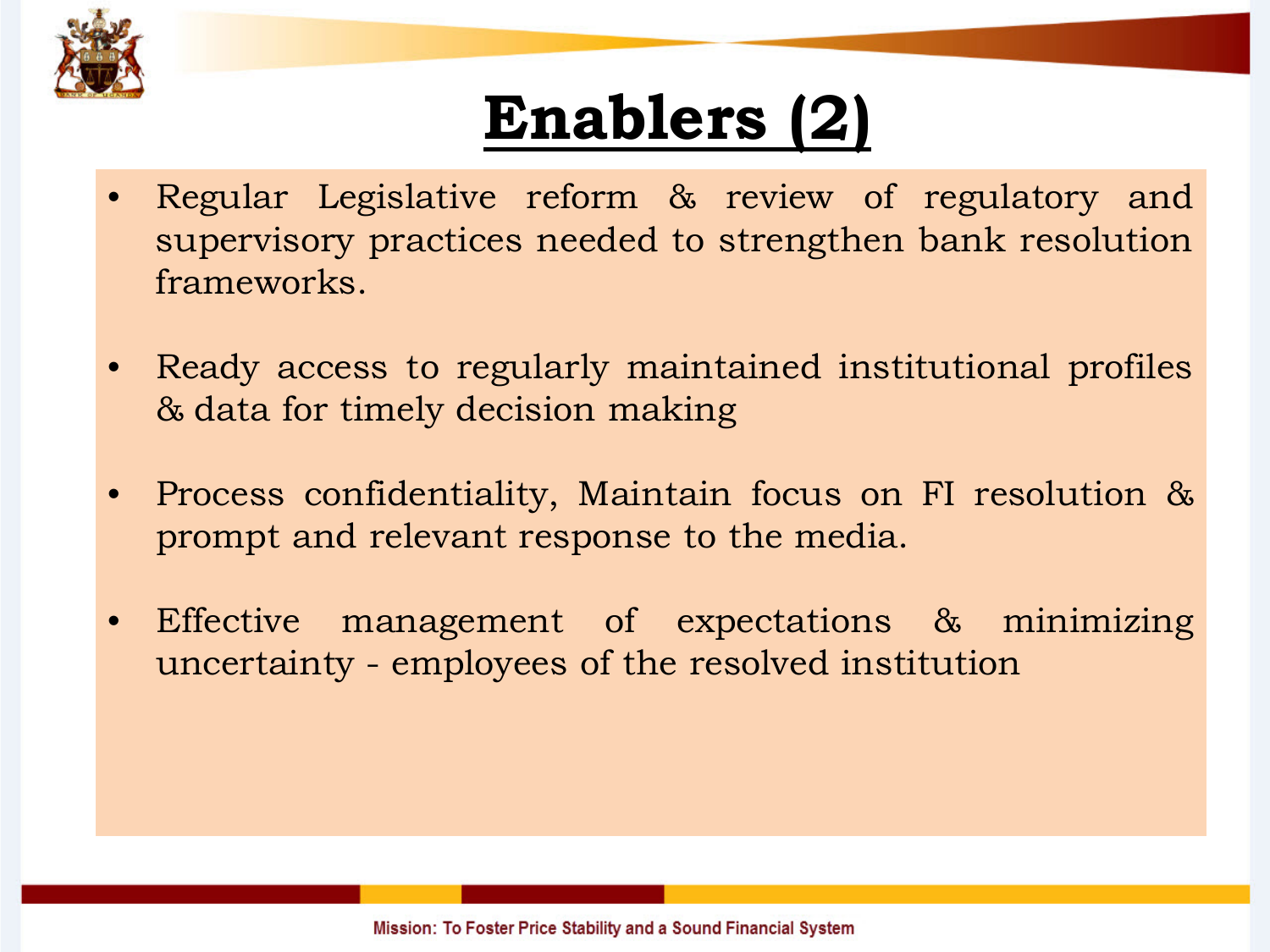

### **Lessons learned…**



#### **Crisis Prevention**

- Risk Identification
- Early Warning Indicators (EWI)
- Strengthen Off-site & On-site surveillance
- Real-time Data & Analytics

#### **Early Intervention**

- Corrective Actions & Follow up
- **FI Conduct & Management** Behavior change
- Rules vs Discretion
- Risk mitigation

#### **Crisis Management**

- Document policy, procedures & **Responsibilities**
- Compliance & adherence
- "Future proofing" regulatory framework
- Financial Sector Regulator **Cooperation**